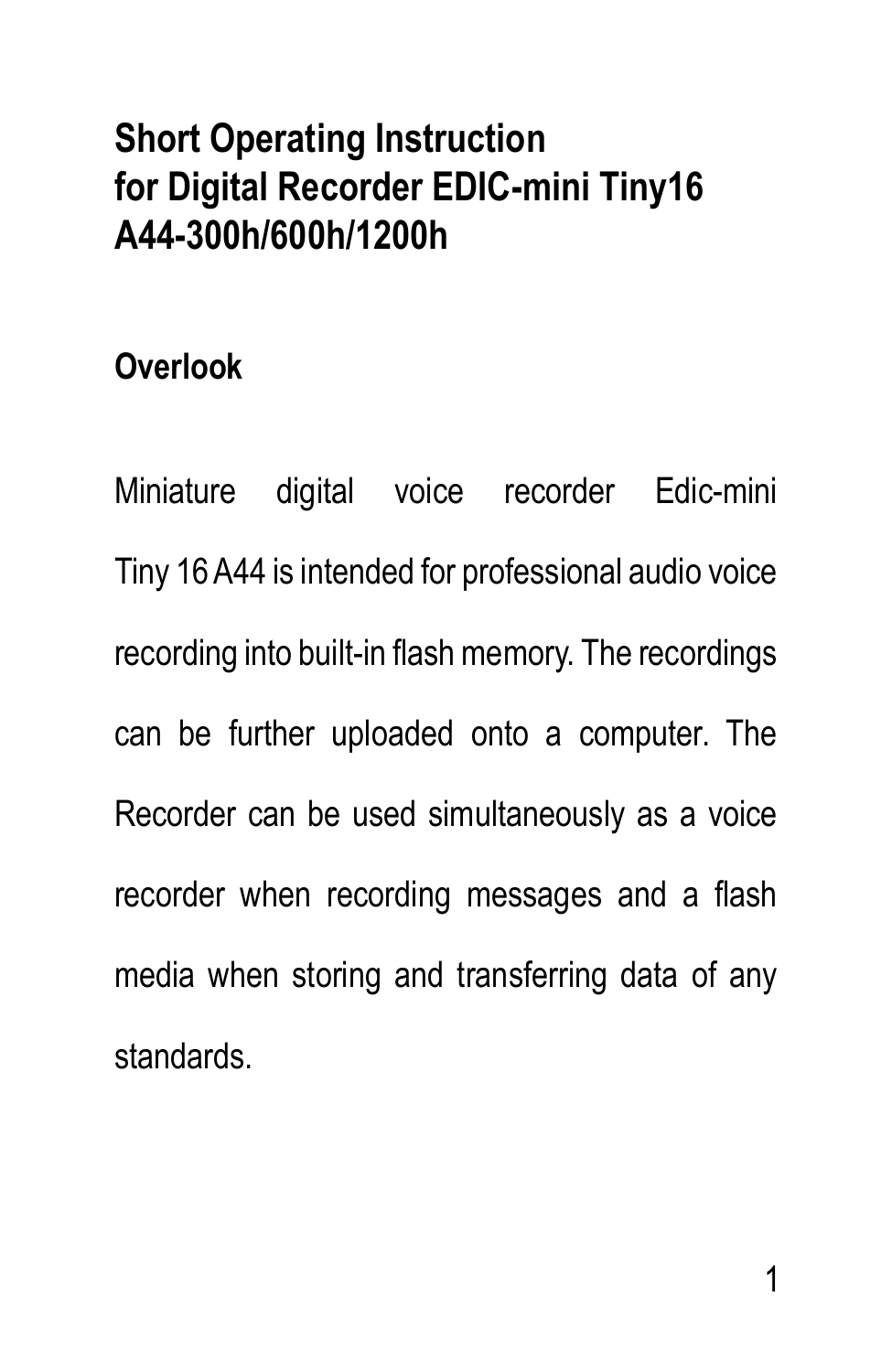#### **Recorder's Appearance**



### **Legend keys:**

- 1. Switch: «Stop»; «Record»
- 2. Microphone
- 3. LED
- 4. USB connector
- 5. Back Lid.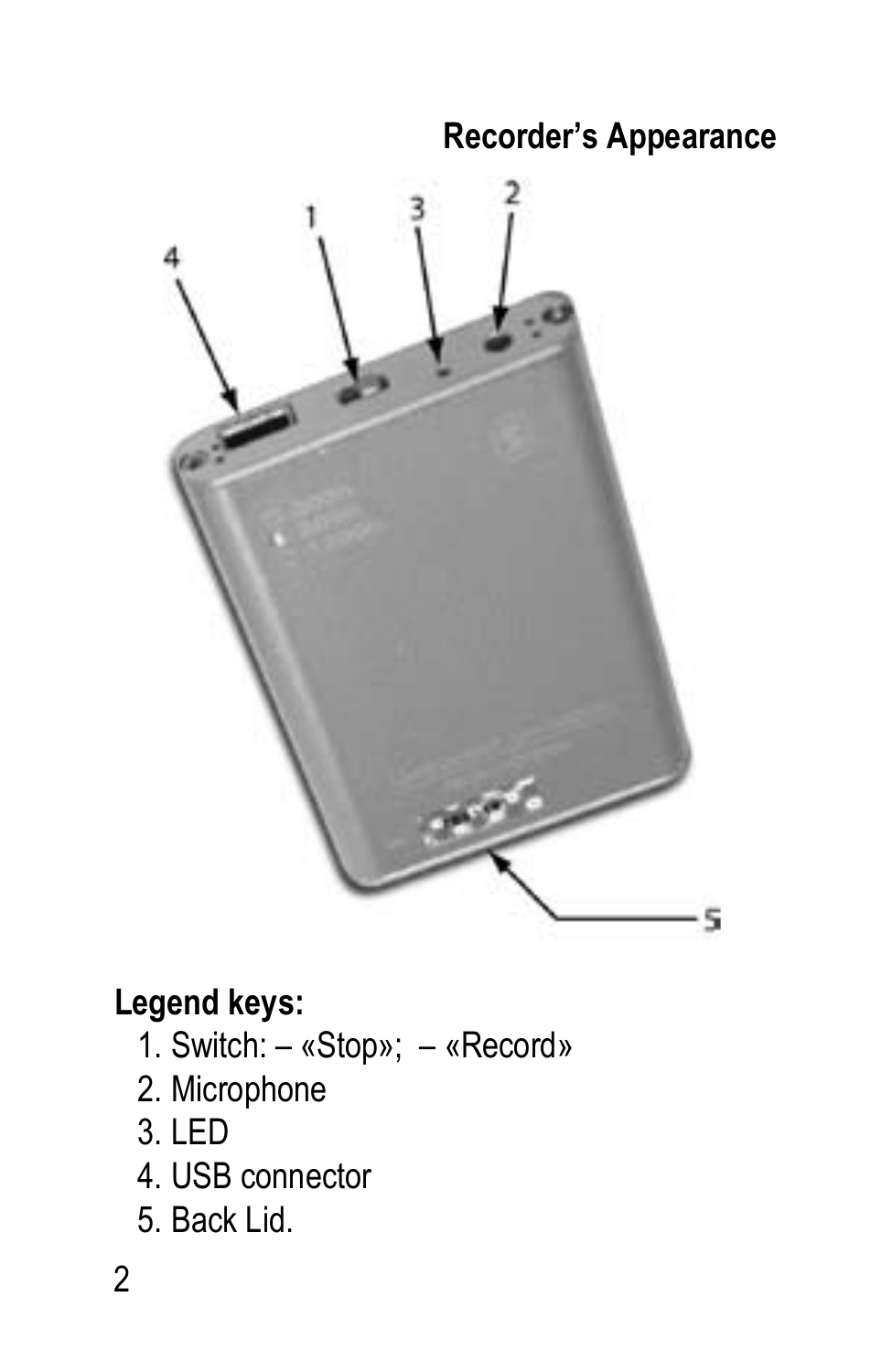### **Supplied Software makes it possible to:**

- Save the recorded messages onto the PC as standard sound files;
- Restore compressed pauses when uploading files onto the drive;
- Set the DVR parameters;
- Apply password protection of the access to the recorder's settings;
- Update software.

### **Specifications:**

- Metallic case:
- VAS (Voice Activating System) to compress pauses while recording;
- Circular recording mode;
- Built-in real time clock;
- Timers to turn the recorder on at the preset time;
- Information protection system:
- AGC system to adjust the amplification according to the external acoustic conditions.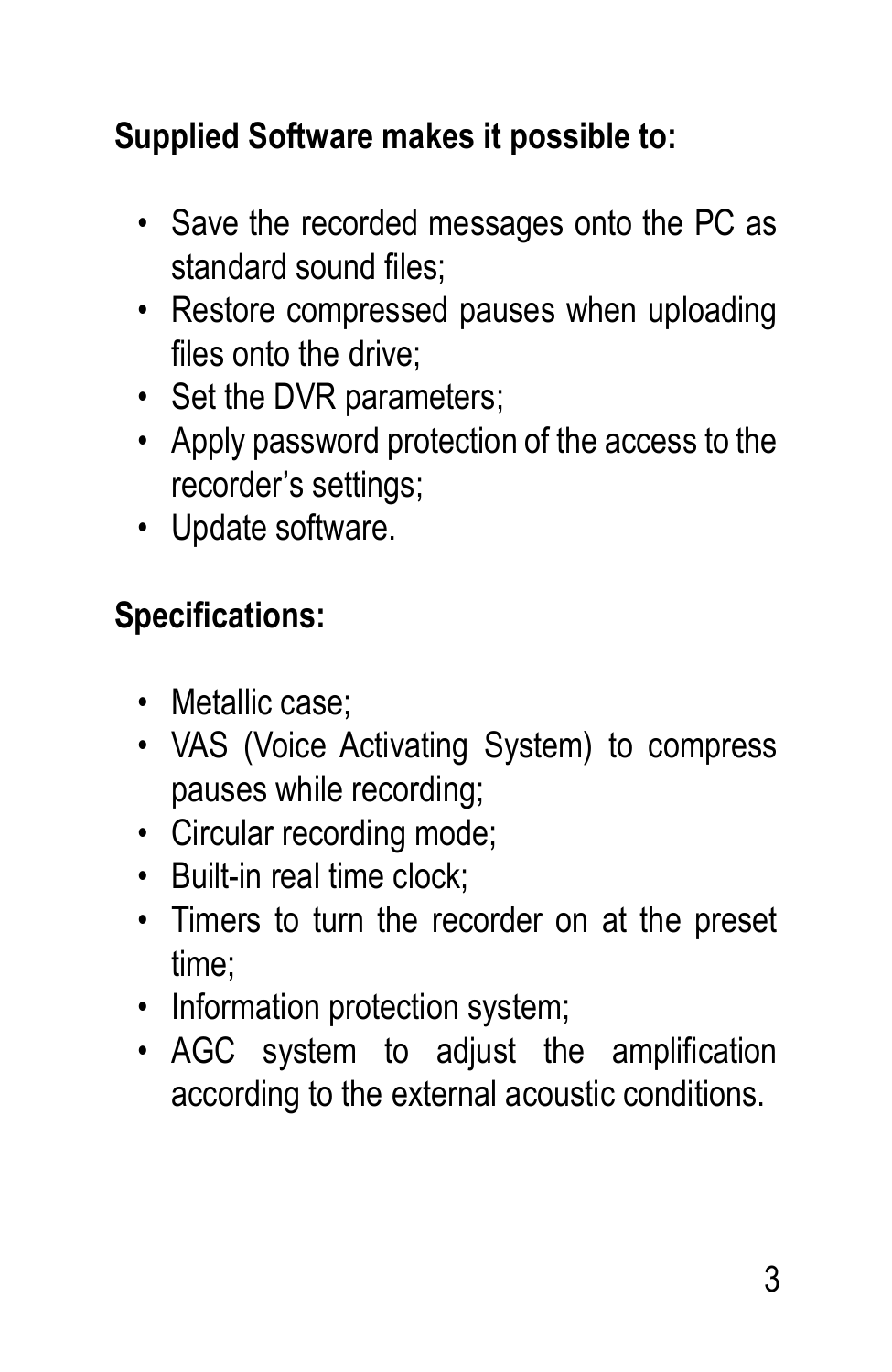### **Technical Characteristics:**

- Battery life in record mode (8 KHz, without compression) at the battery capacity 155 mAh: up to 40 hours;
- Battery life in stand-by mode: up to 4 months;
- Battery life in record mode with VAS (audio signals below threshold); up to 150 hours;
- Last digits in the models' names specify the maximum recording duration in hours (builtin memory capacity) for the recording mode: sample rate 8 kHz, and 2 bit ADPCM:
	- 300h: 300 hours 2 Gb
	- $-600h$ : 600 hours 4 Gb
	- 1200h: 1200 hours 8 Gb
- Exchange rate: up to 0, 7 Mb/s:
- Frequency band: 0,1-10 kHz;
- Signal-to-noise ratio: 80 dB:
- Built-in microphone sensitivity: 10–12 m;
- Storage life of built-in flash memory: up to 10 years;
- Charging time: up to 3 hours:
- Rechargeable Battery, Rechargeable Battery capacity: Li-Pol, 155;
- Operating temperature range: 0-40 °C
- Dimensions: 46x30x7 mm;
- Weight (rechargeable battery not included): 12 g
- Operating lifetime: 5 years.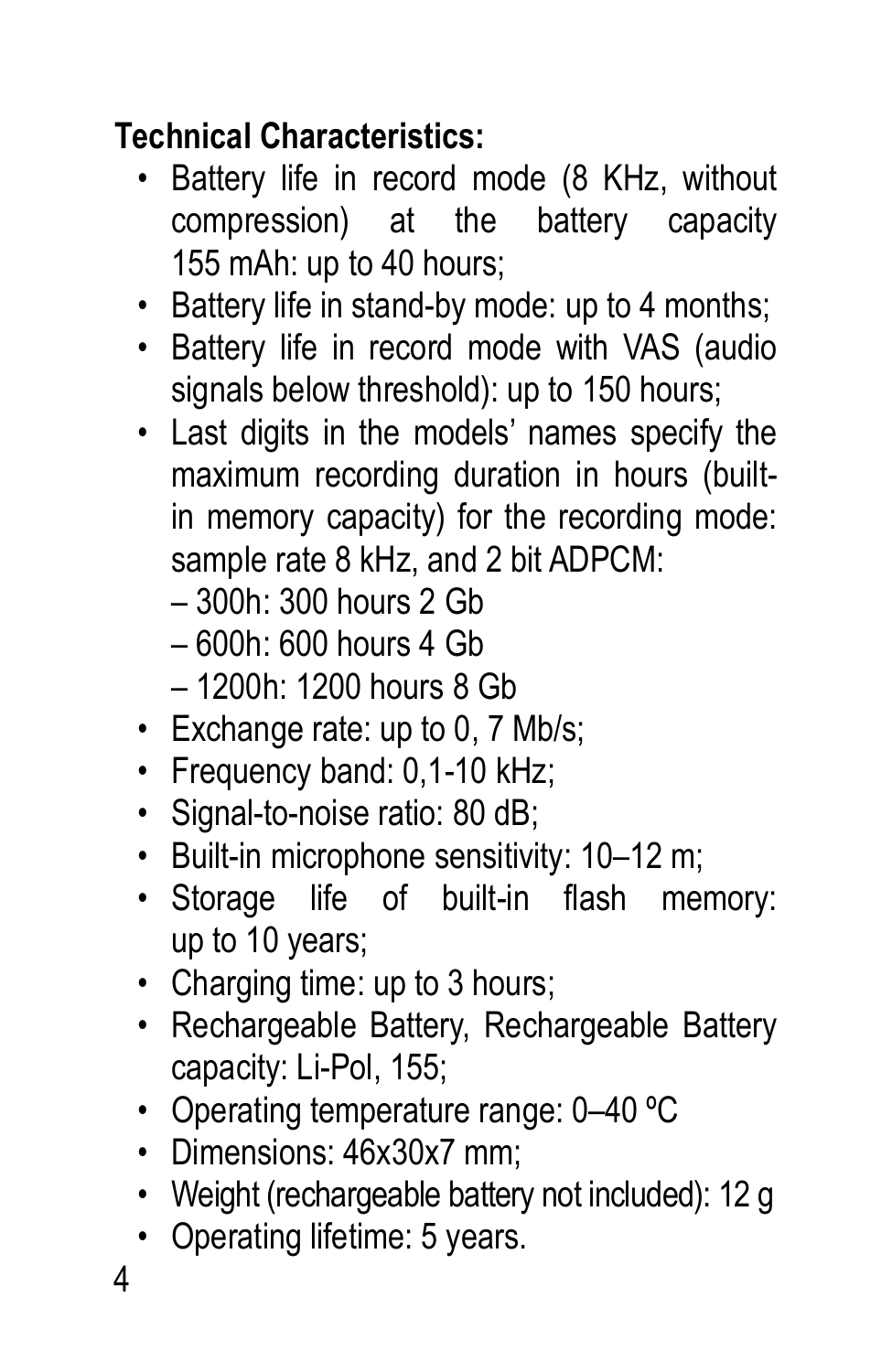# **Recorder's Functional Testing**

### **Trial Recording.**

Snap the Switch (position 1) to "Record" position. When the recorder starts recording, the LED (position 3) flashes five times. To stop the recording, snap the Switch (position 1) to "Stop" position. When the recorder stops recording, the LED (position 3) flashes once. The duration of the last flash can be a dozen seconds depending on the recorder's memory size. While recording, two series of LED flashes show the battery charge and free memory size (see Operational Manual on the shipped CD for more details).

To play back the recording upload the recording onto a hard drive with the help of "Rec Manager" program (located on the shipped CD).

Battery Charging and Replacement

The recorder starts charging automatically when connected to USB-connector of the PC by the shipped USB-cable. LED flashes once – the charging starts. While charging, the recorder's LED is flashing gradually with a five-second interval. After the rechargeable battery is fully charged, the LED flashes without intervals. Switch the recorder off the PC. After a short pause, the LED flashes once.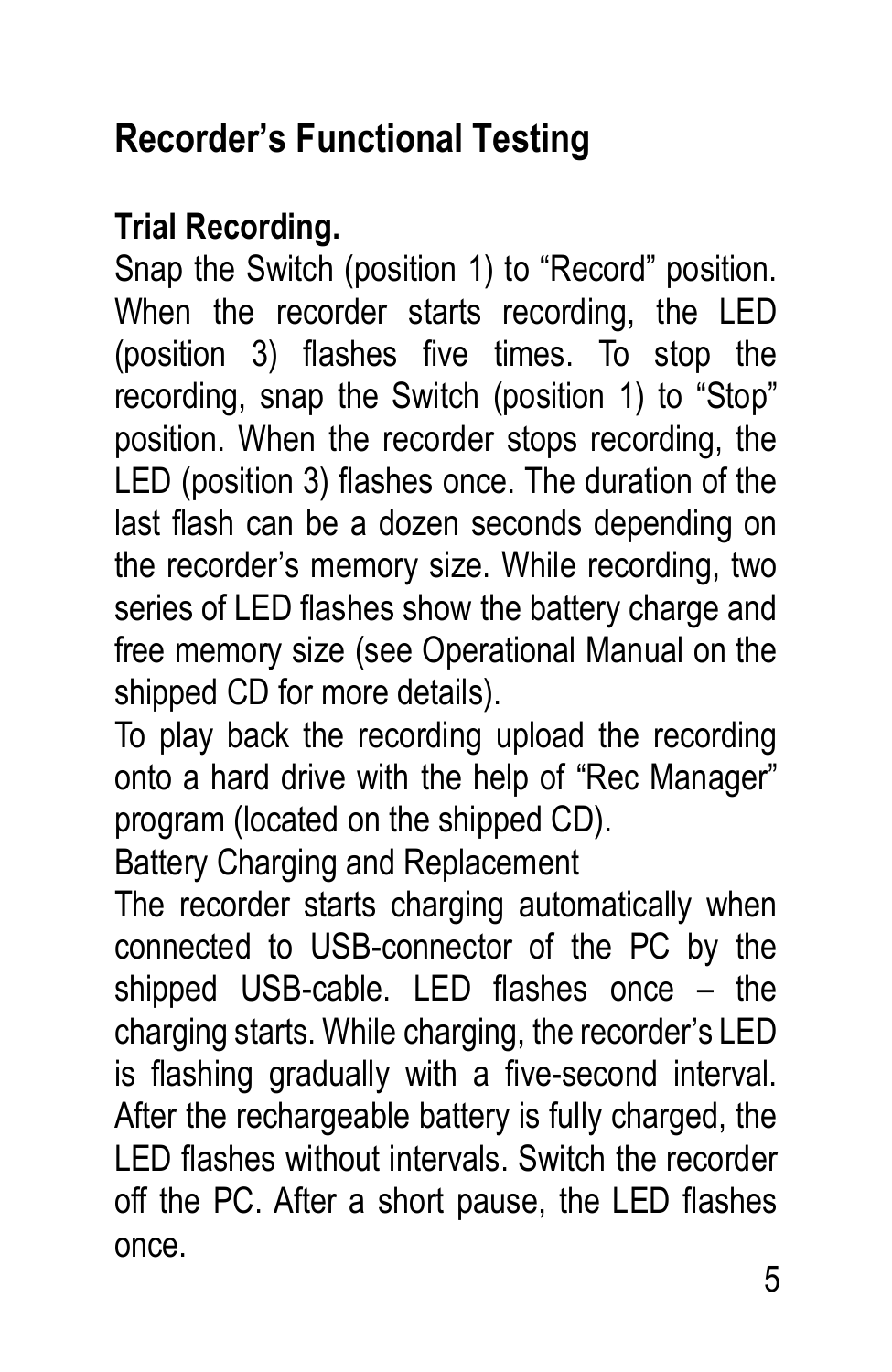### **Battery replacement.**

To replace the battery unscrew the back lid (position 5). Take the rechargeable battery out. Insert the new one into the case up to the stop (carefully observe the polarity – the positive battery contact is to be upward). Screw the lid.

# **In Box**

- 1. Recorder (rechargeable battery installed);
- 2. USB cable to connect to the PC;
- 3. CD or a Flash drive with Software;
- 4. Instructions.

# **Accessories:**

- 1. Programmable remote microphone with AGC system;
- 2. RecAdapter (telephone conversation recorder);
- 3. Knowles-based remote microphone (+10dB).

For more details see Operational Manual on the shipped CD (or flash drive). It is also available on our website www.ts-market.com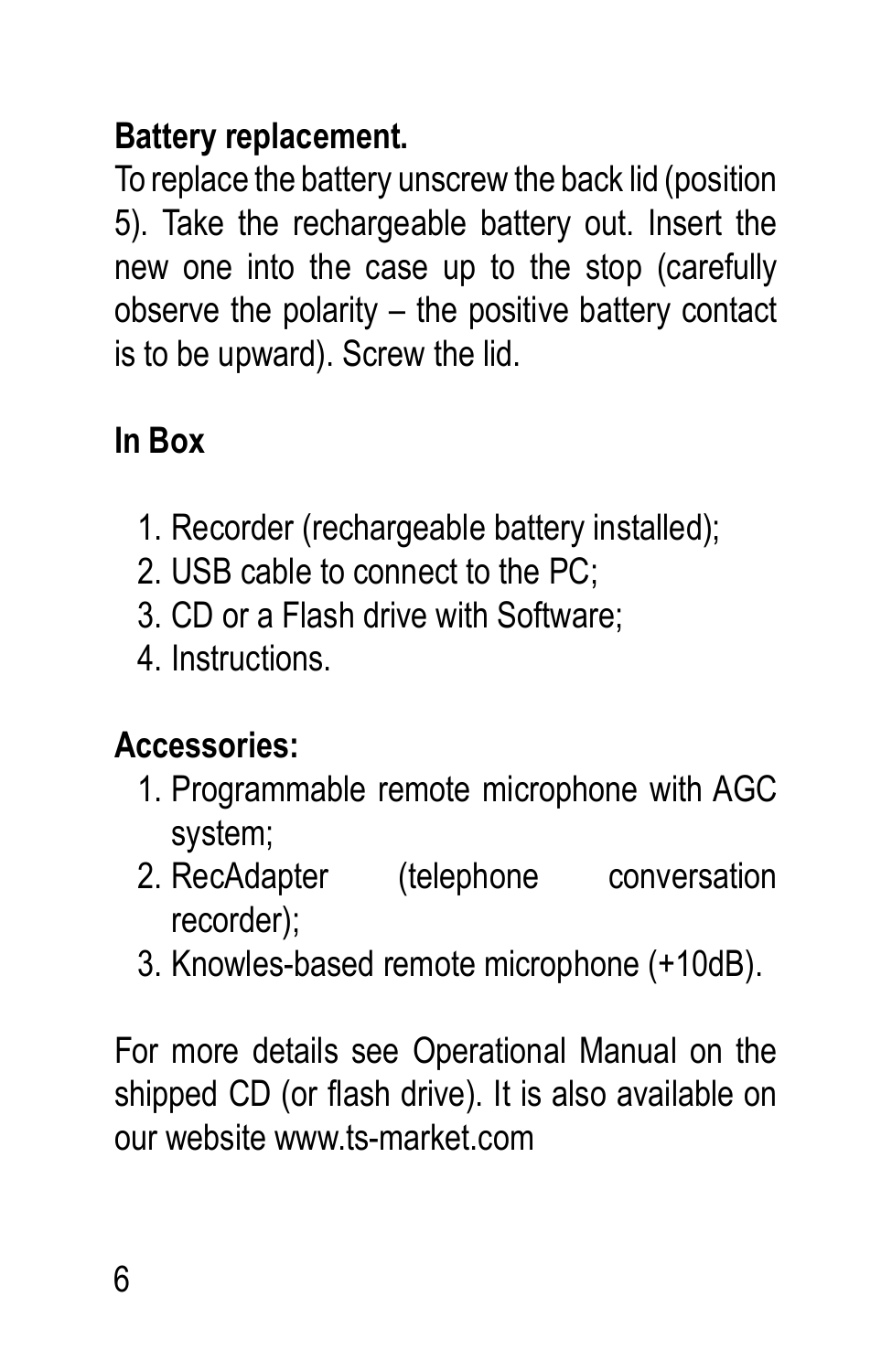### **Manufacturer Warranty Coupon**

The manufacturer undertakes warranty repair liabilities for 1 year from the date of purchase, but no longer than 2 years from the date of manufacture of the product (warranty does not cover batteries). Paid repair is provided within recorder's operation lifetime (5 years). The manufacturer reserves the right to refuse in repair after the expiration of recorder operation life.

This warranty is voided if the recorder is:

- improperly used
- mechanically damaged
- received without supplier warranty tag on this document

All questions regarding product exchange and return must be solved with the seller's company according to Protection of Consumers Law.